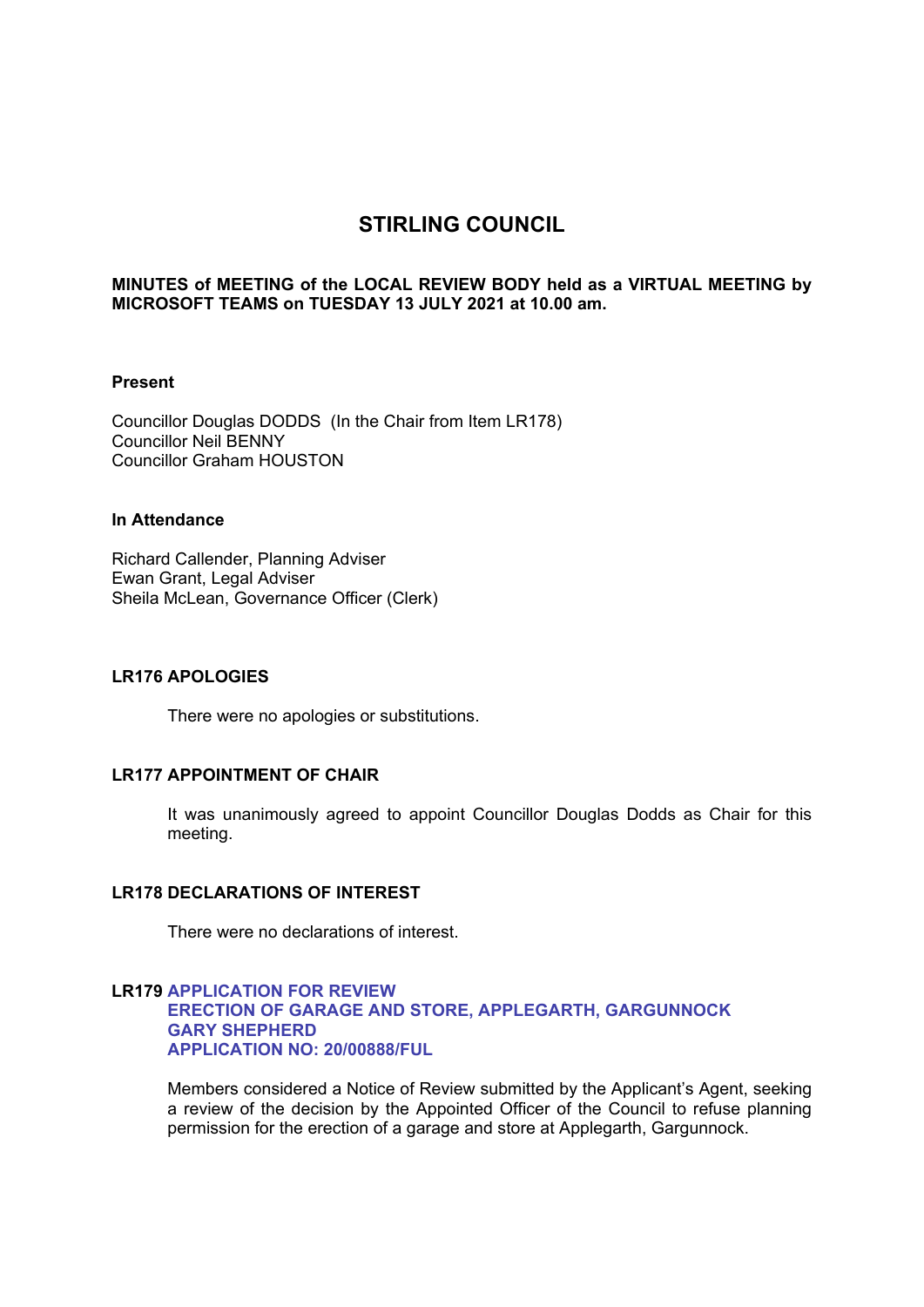The Planning Adviser described the proposal, the reasons for the Appointed Officer's decision and the grounds for the Notice of Review, and answered a number of questions from Members. He provided a visual presentation which included location details and photographs of the site.

#### **Decision**

The Local Review Body agreed:-

- 1. that there was sufficient information before it to decide the matter without further procedure;
- 2. that, having considered the Notice of Review and other supporting documents submitted by the Applicant and the other papers submitted by the Planning Authority and having regard to the whole circumstances, to allow the Review, with conditions as set out on page 37 of the Agenda for the following reasons:-
	- (a) the proposal complied with Policy 1.1 of the Local Development Plan, since the proposal is deemed to be appropriate to the existing dwelling house in terms of position, height, scale and massing;
	- (b) the proposal complies with Policy 2.12 of the Local Development Plan, since the proposal is deemed to be of a scale, size or massing that is subordinate and sympathetic to the existing dwelling house;
	- (c) the proposal complies with Supplementary Guidance 12: Residential Extensions and Alterations as it is deemed that the siting of the garage forward of the frontage of the dwelling house will not obscure the original building and will not be over dominant in nature;
- 3. to remit to officers to prepare and issue the Decision Notice.

#### **LR180 APPLICATION FOR REVIEW ALTERATION TO BOUNDARY WALL AND FORMATION OF DRIVEWAY 25 PARK TERRACE, KINGS PARK, STIRLING, FK8 2JS ALASTAIR HERON APPLICATION NO: 20/00618/FUL**

Members considered a Notice of Review submitted by the Applicant, seeking a review of the decision by the Appointed Officer of the Council to refuse planning permission for the alteration to boundary wall and formation of driveway at 25 Park Terrace, Kings Park, Stirling.

The Planning Adviser described the proposal, the reasons for the Appointed Officer's decision and the grounds for the Notice of Review, and answered a number of questions from Members. He provided a visual presentation which included location details and photographs of the site.

Members were advised that the proposed development was also the subject of an appeal to Ministers following refusal of Listed Building Consent. It was noted that neither the outcomes of this, nor any subsequent request for roads consent, was a consideration and that Members of the Local Review Body should consider only the application before them.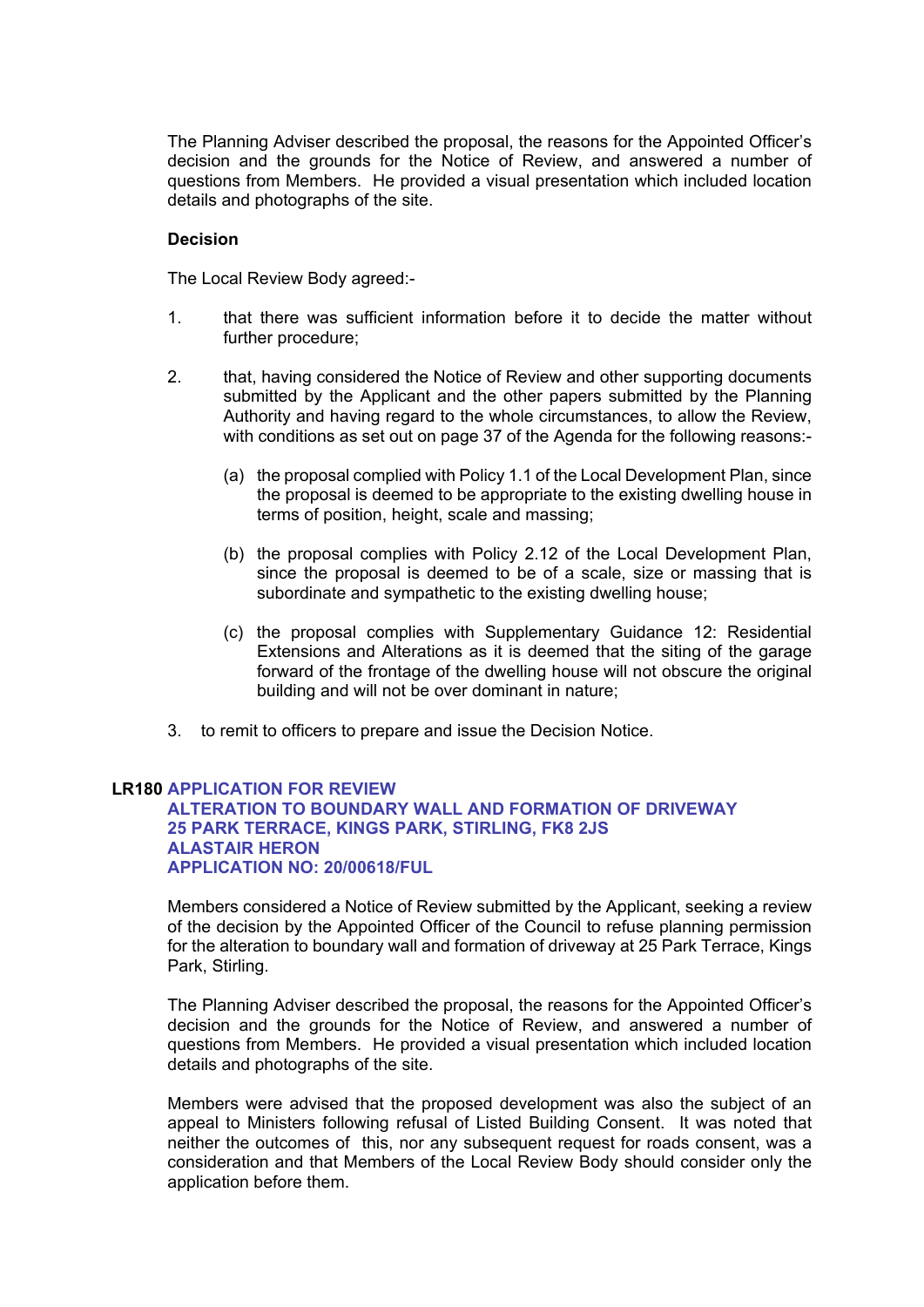#### **Decision**

The Local Review Body agreed:-

- 1. that there was sufficient information before it to decide the matter without further procedure;
- 2. that, having considered the Notice of Review and other supporting documents submitted by the Applicant and the other papers submitted by the Planning Authority and having regard to the whole circumstances, to allow the Review, with conditions as set out on page 69 of the Agenda for the following reasons:-
	- (a) The application accords with Primary Policy 7, Historic Environment policy in that the proposed development is deemed to safeguard, preserve or enhance the historic environment in the form of the character of the Conservation Area and/or the setting of the listed building;
	- (b) The application accords with Policy 7.2 in that the proposed development is deemed to respect the architectural and visual qualities of the Conservation Area.;
	- (c) The application accords with Policy 7.3 in that the siting, design and materials proposed is deemed to preserve the character of the listed building and its setting.
- 3. to remit to officers to prepare and issue the Decision Notice.

### **LR181 APPLICATION FOR REVIEW**

**INSTALLATION OF 4KW SOLAR ARRAY (14 PANELS) AND EV CHARGING POINT, INVERTOR BOX AND BATTERY STORAGE - 1 BAIRNSBURN, BRIDGE OF ALLAN, FK9 4ND APPEAL AGAINST CONDITIONS KENNETH TAYLOR APPLICATION NO: 20/00533/FUL**

Members considered a Notice of Review submitted by the Applicant's Agent, seeking a review of the conditions imposed on the granting of planning permission for the installation of solar panels and associated works at 1 Bairnsburn, Bridge of Allan.

The Planning Adviser described the proposal, the reasons given by the Appointed Officer in setting the conditions and the grounds for the Notice of Review. He responded to a number of questions from Members, including confirming separation distances between the excavation works and trees to the north. He provided a visual presentation which included location details and photographs of the site.

It was noted that the Planning Adviser could only provide factual and technical information, however he confirmed that he had sought technical advice from the Council's Tree Officer. It was considered that there was scope to vary the conditions if deemed appropriate by Members.

Following discussion, Members agreed that the requirement set out in the conditions for the entire area to be hand-dug was disproportionate to the application.